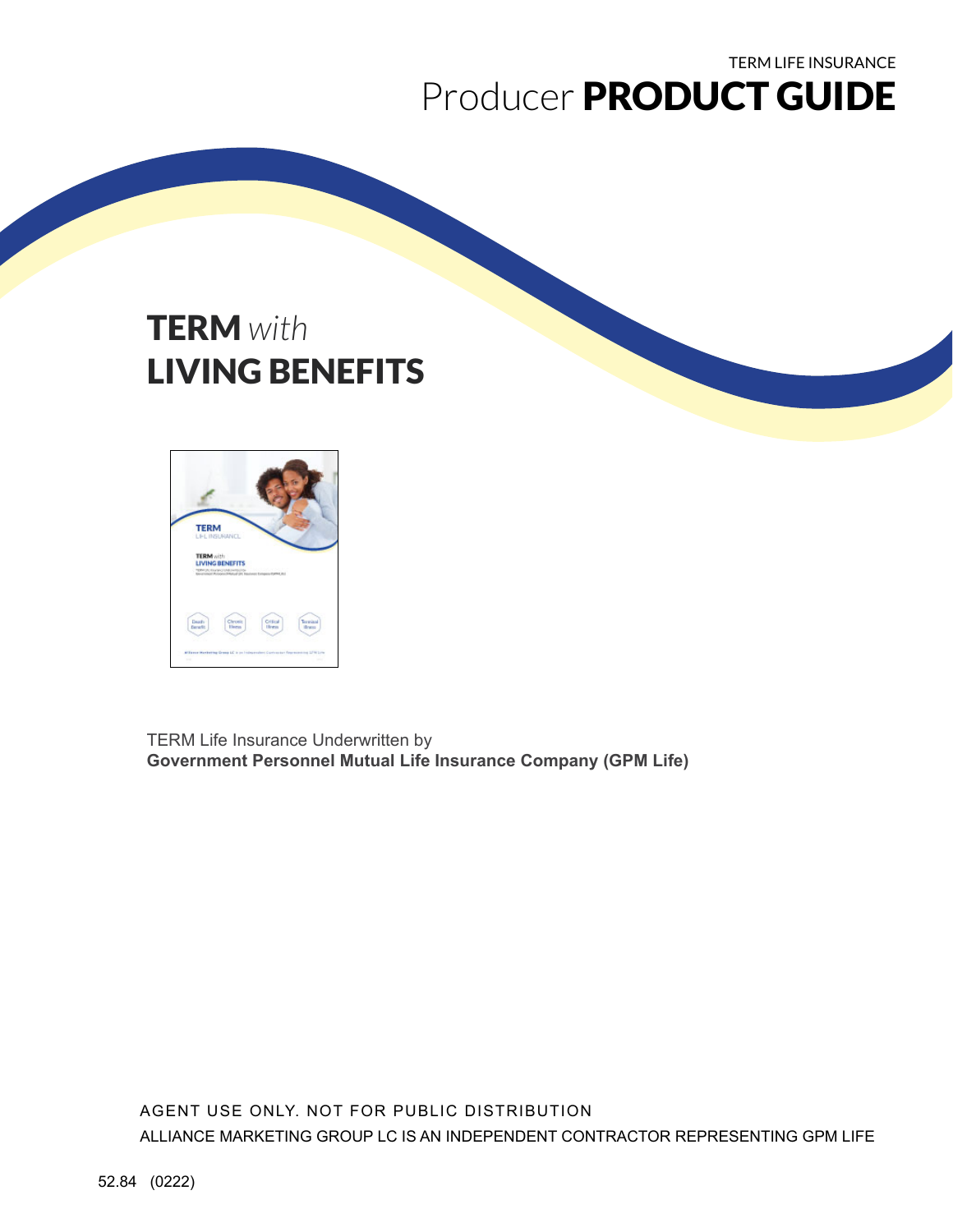## TERM *with*  LIVING BENEFITS

Term life insurance provides a fixed period in which the premiums are guaranteed to be level. GPM Life's Term with Living Benefits offers a choice of a 10 year, 15 year, 20 year, or 30 year guaranteed level term premium period. After this initial period, the premiums will increase annually, as the insured ages, through their 100th birthday.

Term with Living Benefits was designed to be flexible to meet life's unexpected emergencies. The policy's death benefit is paid to the named beneficiary in the event of the death of the insured<sup>1</sup>. In addition, the policy is issued with Accelerated Living Benefits, designed to provide access to the death benefit, prior to the death of the insured, if the insured meets the qualifications for one of three conditions: Terminal Illness, Critical Illness, and Chronic Illness.<sup>1,2</sup>

<sup>1</sup> Subject to all policy provisions

<sup>2</sup> Included as a rider or riders, if approved in the policy's state of issue, not available for Underwriting Table E or higher

## FEATURES and **BENEFITS**



| <b>ISSUE AGES</b><br>(Age Last Birthday)                           |                                     |                                                                    |                                 |  |  |  |
|--------------------------------------------------------------------|-------------------------------------|--------------------------------------------------------------------|---------------------------------|--|--|--|
| $10 - Term$                                                        | $15 - Term$                         | <b>20 - Term</b>                                                   | $30 - Term$                     |  |  |  |
| Age: 18 - 80                                                       | Age: 18 - 70                        | Age: 18 - 65                                                       | Age: 18 - 45                    |  |  |  |
| Preferred Non-Tobacco                                              | Preferred Non-Tobacco               | Preferred Non-Tobacco                                              | Preferred Non-Tobacco           |  |  |  |
| Standard Plus Non-Tobacco                                          | Standard Plus Non-Tobacco           | <b>Standard Plus Non-Tobacco</b>                                   | Standard Plus Non-Tobacco       |  |  |  |
| Standard Plus Tobacco                                              | <b>Standard Plus Tobacco</b>        | <b>Standard Plus Tobacco</b>                                       | Standard Plus Tobacco           |  |  |  |
| Standard Express Non-Tobacco                                       | <b>Standard Express Non-Tobacco</b> | Standard Express Non-Tobacco                                       | Standard Express Non-Tobacco    |  |  |  |
|                                                                    | <b>Standard Express Tobacco</b>     |                                                                    | <b>Standard Express Tobacco</b> |  |  |  |
| Age: 18 - 75                                                       |                                     | Age: 18 - 60                                                       |                                 |  |  |  |
| <b>Standard Express Tobacco</b><br>Included with the above classes |                                     | <b>Standard Express Tobacco</b><br>Included with the above classes |                                 |  |  |  |

| <b>UNDERWRITING RATE CLASSES</b>    |                                                                                                                                                                                      |  |  |  |
|-------------------------------------|--------------------------------------------------------------------------------------------------------------------------------------------------------------------------------------|--|--|--|
| Preferred Non-Tobacco               | Applicants in this rate class have not used tobacco in any form in the past 3 years.                                                                                                 |  |  |  |
| Standard Plus Non-Tobacco           | Applicants in this rate class have not used tobacco in any form in the past 12 months.                                                                                               |  |  |  |
| <b>Standard Express Non-Tobacco</b> | Applicants in this rate class have not used tobacco in any form in the past 12 months.<br>This rate class is designed to accept mildly substandard risks (Table B - Table D).        |  |  |  |
| <b>Standard Plus Tobacco</b>        | Applicants in this rate class have used a form of tobacco at some time in the past 12<br>months.                                                                                     |  |  |  |
| <b>Standard Express Tobacco</b>     | Applicants in this rate class have used a form of tobacco at some time in the past 12<br>months. This rate class is designed to accept mildly substandard risks (Table B - Table D). |  |  |  |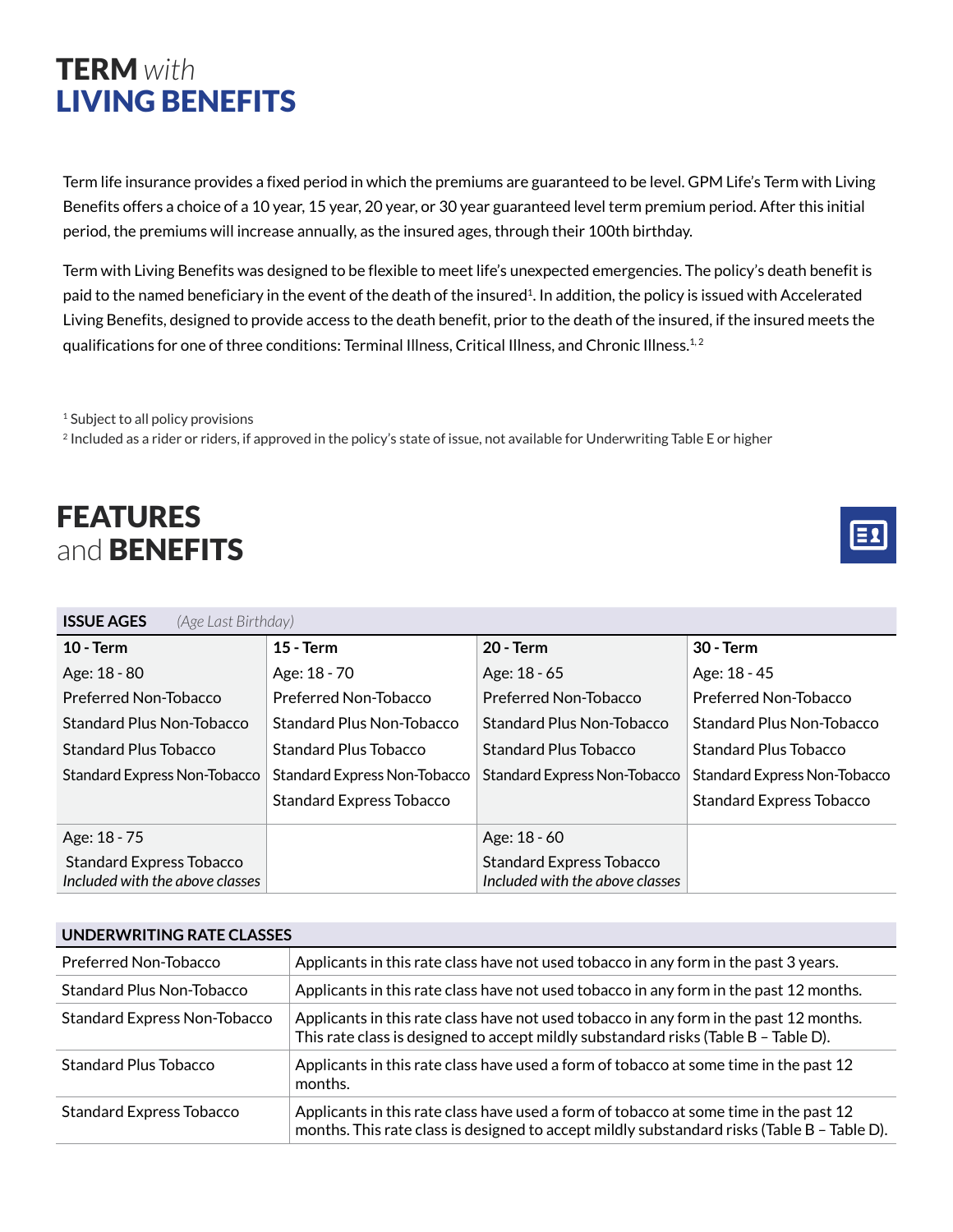## FEATURES and **BENEFITS**



| <b>POLICIES</b>    |                                              | policy form series #ICC16 70N TERM16                                 |
|--------------------|----------------------------------------------|----------------------------------------------------------------------|
| <b>Term Period</b> | <b>Issue Ages</b><br>PREF NT, STD NT, STD Tb | <b>Last Date to Convert (CONVERSION)</b>                             |
|                    | $18 - 65$                                    | Earlier of 8 <sup>th</sup> anniversary of the Policy Date or Age 70  |
| 10 Year            | $66 - 80$                                    | Earlier of 5 <sup>th</sup> anniversary of the Policy Date or Age 75  |
|                    | $18 - 65$                                    | Earlier of 12 <sup>th</sup> anniversary of the Policy Date or Age 70 |
| 15 Year            | $66 - 70$                                    | Earlier of 5 <sup>th</sup> anniversary of the Policy Date or Age 75  |
| 20 Year            | $18 - 65$                                    | Earlier of 15 <sup>th</sup> anniversary of the Policy Date or Age 70 |
| 30 Year            | $18 - 45$                                    | Earlier of 20 <sup>th</sup> anniversary of the Policy Date or Age 70 |

• A decreasing term life insurance rider may be allowed on the permanent policy, so long as the total face amount and risk class are not increased. If the term policy is 100,000 or greater, the permanent policy must be at least 25% of the total insurance amount of the converted policy. If the term policy is less than 100,000, the permanent policy must be at least 50% of the total insurance amount of the converted policy, but no less than the minimum base amount required in the UL policy.

- The conversion may take place prior to and including the Last Day to Convert shown on each policy schedule page. The Last Day to Convert will vary depending upon the policy term period.
- The policy can be converted to a permanent life insurance policy offered by GPM Life, for which a comparable underwriting class exists.

#### **MINIMUM - FACE AMOUNT FACE AMOUNT - BANDS**

| \$25,000  | <b>Standard Plus Non-Tobacco</b>                | Band 1 | \$25,000    | to | \$99,999                   |
|-----------|-------------------------------------------------|--------|-------------|----|----------------------------|
| \$25,000  | <b>Standard Express Non-Tobacco</b>             | Band 2 | \$100,000   | to | $$250,000^1$               |
| \$25,000  | <b>Standard Express Tobacco</b>                 | Band 3 | \$250,001   | to | \$499,9991                 |
| \$250,001 | Preferred Non-Tobacco (Issue ages 18 - 65)      | Band 4 | \$500,000   | to | \$999,9991                 |
| \$100,000 | Preferred Non-Tobacco (Issue ages 66 and later) | Band 5 | \$1,000,000 | to | $3,000,000$ <sup>1,2</sup> |

|        | Band 2 \$100,000 to \$250,000 <sup>1</sup> |  |
|--------|--------------------------------------------|--|
|        | Band 3 \$250,001 to \$499,9991             |  |
| Band 4 | \$500,000 to \$999,999 <sup>1</sup>        |  |
| Band 5 | $$1,000,000$ to 3,000,000 <sup>1,2</sup>   |  |

1 Standard Express Tobacco not available above \$200,000

2 Call for Active Duty Military Limits

| MODAL PREMIUM - MINIMUM |       | <b>MODAL FACTORS</b> |               |        | <b>POLICY FEE - ANNUAL</b> |      |
|-------------------------|-------|----------------------|---------------|--------|----------------------------|------|
| Monthly EFT             | \$15  |                      | Monthly EFT   | 0.0875 | Band 1                     | \$80 |
| Quarterly               | \$45  |                      | Quarterly     | 0.2600 | Band $2 - 5$               | \$30 |
| Semi-Annually           | \$90  |                      | Semi-Annually | 0.5100 |                            |      |
| Annually                | \$180 |                      | Annually      | 1.0000 |                            |      |

| <b>POLICY FEE - ANNUAL</b> |  |      |  |  |  |
|----------------------------|--|------|--|--|--|
| Band 1                     |  | \$80 |  |  |  |
| Band $2 - 5$               |  | \$30 |  |  |  |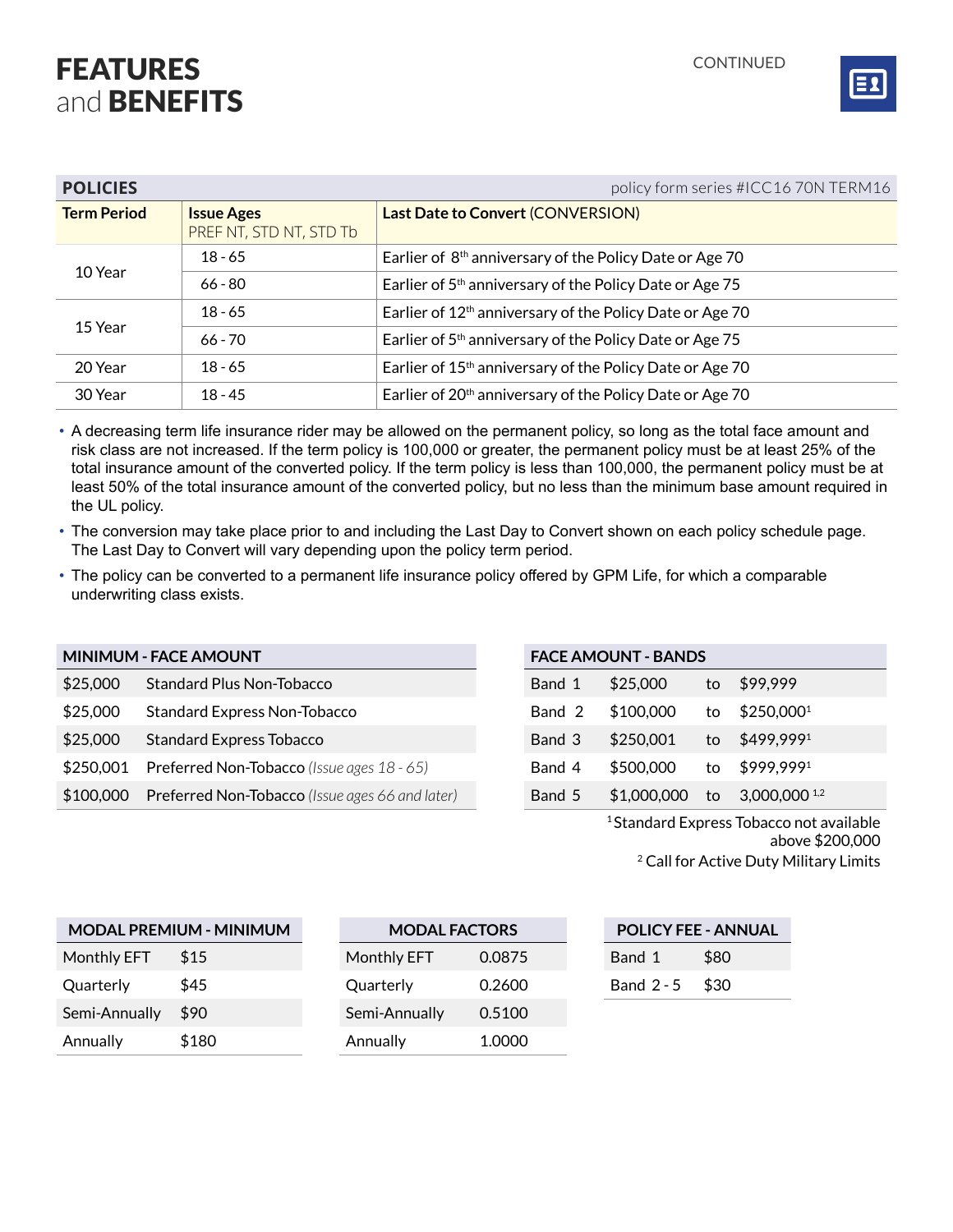## LIVING BENEFIT RIDER INCLUDED NO ADDITIONAL PREMIUM



### TERMINAL CHRONIC CRITICAL

Rider included in policy where approved • Not available for underwriting Table E or higher

This rider is automatically included in the policy with no additional premium. <sup>1</sup> At time of payment, an administration fee will apply. It is included for the primary insured.

### TERMINAL ILLNESS**<sup>1</sup> Accelerated Death Benefit Rider** *(where approved)*

- This rider is automatically included in the policy with no additional premium. It is included for the base insured and any additional insureds.
- Terminal Illness means that the insured has a medical condition, resulting from bodily injury or disease, or both, which is expected to result in the death of the insured within 24 months of diagnosis.
- This rider allows the Policyowner to accelerate up to 100% of the death benefit with a maximum accelerated death benefit of \$1,000,000.
- The maximum amount of death benefit that can be accelerated over the insured's lifetime among all living benefit riders combined is \$1,000,000.
- The policy's benefit, values and premiums will be reduced in proportion to the amount of death benefit that was accelerated.
- Benefits paid out under this rider may be subject to taxation.

### CHRONIC ILLNESS**<sup>1</sup> Accelerated Death Benefit Rider** *(where approved)*

- It is included for the primary insured. Chronic Illness means that the insured is unable to perform at least 2 of the 6 activities of daily living without substantial assistance or the insured has a severe cognitive impairment. The 6 activities of daily living are bathing, continence, dressing, eating, toileting, and transferring.
- The provision of the rider allows the Policyowner to annually accelerate up to 24% of the initial policy death benefit.
- Each year, the insured's Chronic Illness will have to be re-certified by a physician or licensed health care practitioner.
- The maximum amount of death benefit that can be accelerated in total is the lesser of 100% of the initial death benefit or \$1,000,000.
- The policy's benefit, values and premiums will be reduced in proportion to the amount of death benefit that was accelerated.
- The amount of payment under this rider, if approved, will be a fraction of the death benefit accelerated, and will depend on such factors as nature and severity of the health condition and the change in remaining life expectancy. The smaller the change in remaining life expectancy, the lower the payment. The larger the change in remaining life expectancy, the higher the payment.
- Benefits paid out under this rider may be subject to taxation.

<sup>1</sup> Included as a rider if approved in the policy's state of issue, not available for Underwriting Table E or higher.

<sup>&</sup>lt;sup>2</sup> Please consult the rider form for full details of qualifying conditions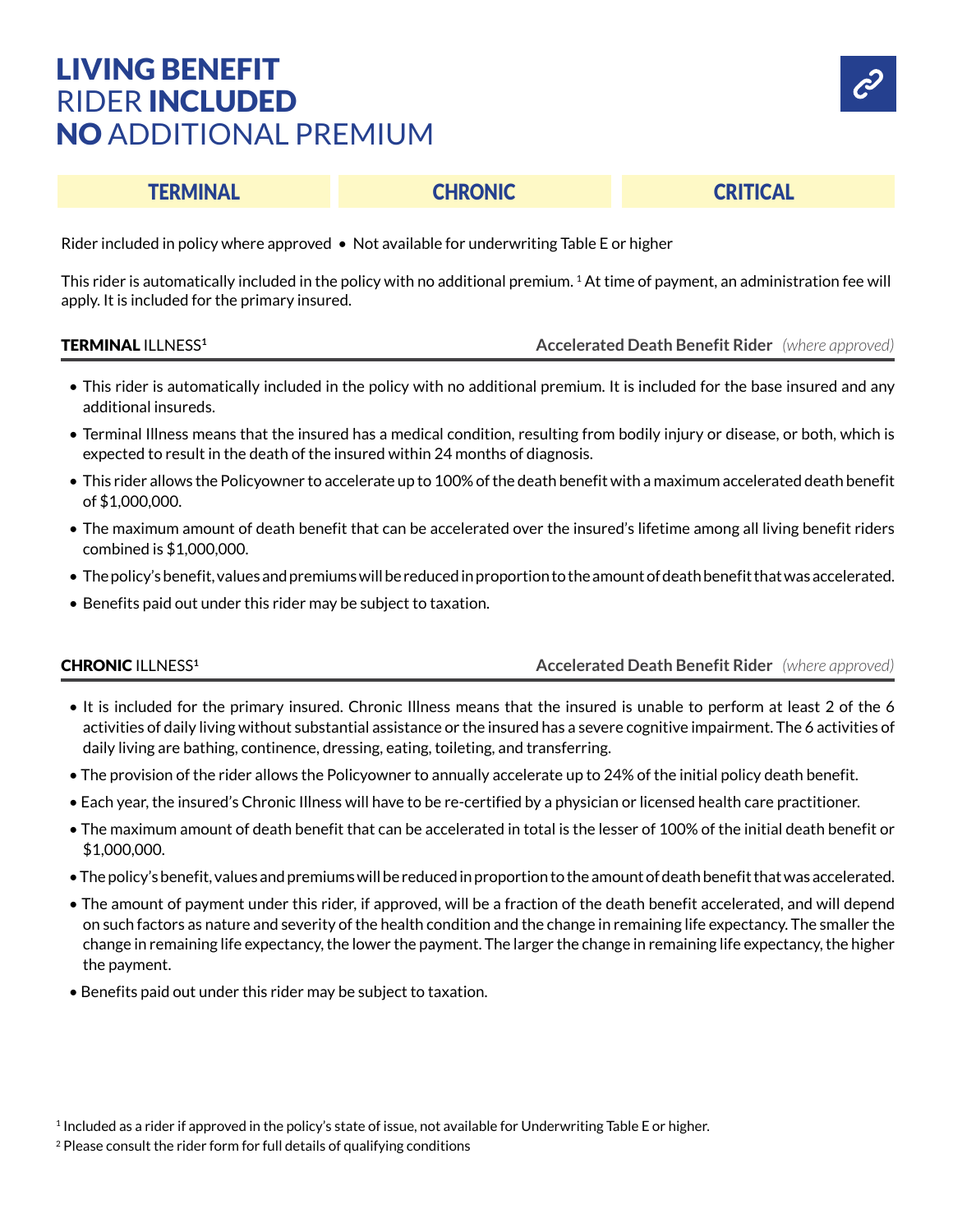

## LIVING BENEFIT RIDER INCLUDED NO ADDITIONAL PREMIUM

Rider included in policy where approved • Not available for underwriting Table E or higher

This rider is automatically included in the policy with no additional premium.  $1$  At time of payment, an administration fee will apply. It is included for the primary insured.

### CRITICAL ILLNESS **<sup>2</sup>**

- Critical Illness means that the insured has been diagnosed with one of the following health conditions:
- Heart Attack the death of a portion of the heart muscle resulting from inadequate blood supply to the relevant area. It does not include angina or the chance findings of EKG changes indicative of a previous heart attack.
- Stroke (not including transient ischemic attacks).
- Cancer –there must be one or more malignant tumors present. The following conditions are not included: pre-malignant lesions, benign tumors, polyps, or skin cancer (except for invasive malignant melanoma).
- End stage renal failure chronic irreversible and total failure of both kidneys which requires renal transplantation or regular renal dialysis.
- Major organ transplant this includes transplant of a heart, lung, liver, kidney, pancreas or bone marrow.
- Amyotrophic Lateral Sclerosis (ALS)
- Blindness permanent and uncorrectable loss of sight in both eyes resulting from diabetic retinopathy.
- Paralysis complete and permanent loss of use of 2 or more limbs due to neurological injury producing paralysis resulting from trauma, CVA, polio, ALS, multiple sclerosis, or Guillain-Barre syndrome.
- The maximum amount of death benefit that can be accelerated is the lesser of 100% of the initial death benefit or \$1,000,000.
- The policy's benefit, values and premiums will be reduced in proportion to the amount of death benefit that was accelerated.
- The amount of payment under this rider, if approved, will be a fraction of the death benefit accelerated, and will depend on such factors as nature and severity of the health condition and the change in remaining life expectancy. The smaller the change in remaining life expectancy, the lower the payment. The larger the change in remaining life expectancy, the higher the payment.
- Benefits paid out under this rider may be subject to taxation.

## RIDER AVAILABLE at ADDITIONAL PREMIUM COST

**WAIVER of PREMIUM Benefit Rider** *(where approved)* **Benefit Rider** *(where approved)* 

Issue Ages 18 - 59

This optional rider allows the owner to apply for a waiver of the policy and rider premiums if the insured is totally and continually disabled for six months. Premiums are not retroactively waived.

Rider coverage will cease following the insured's 65th birthday.

The premium is calculated on the total face amount of the primary and any additional insured (if applicable).

<sup>2</sup> Please consult the rider form for full details of qualifying conditions

<sup>1</sup> Included as a rider if approved in the policy's state of issue, not available for Underwriting Table E or higher.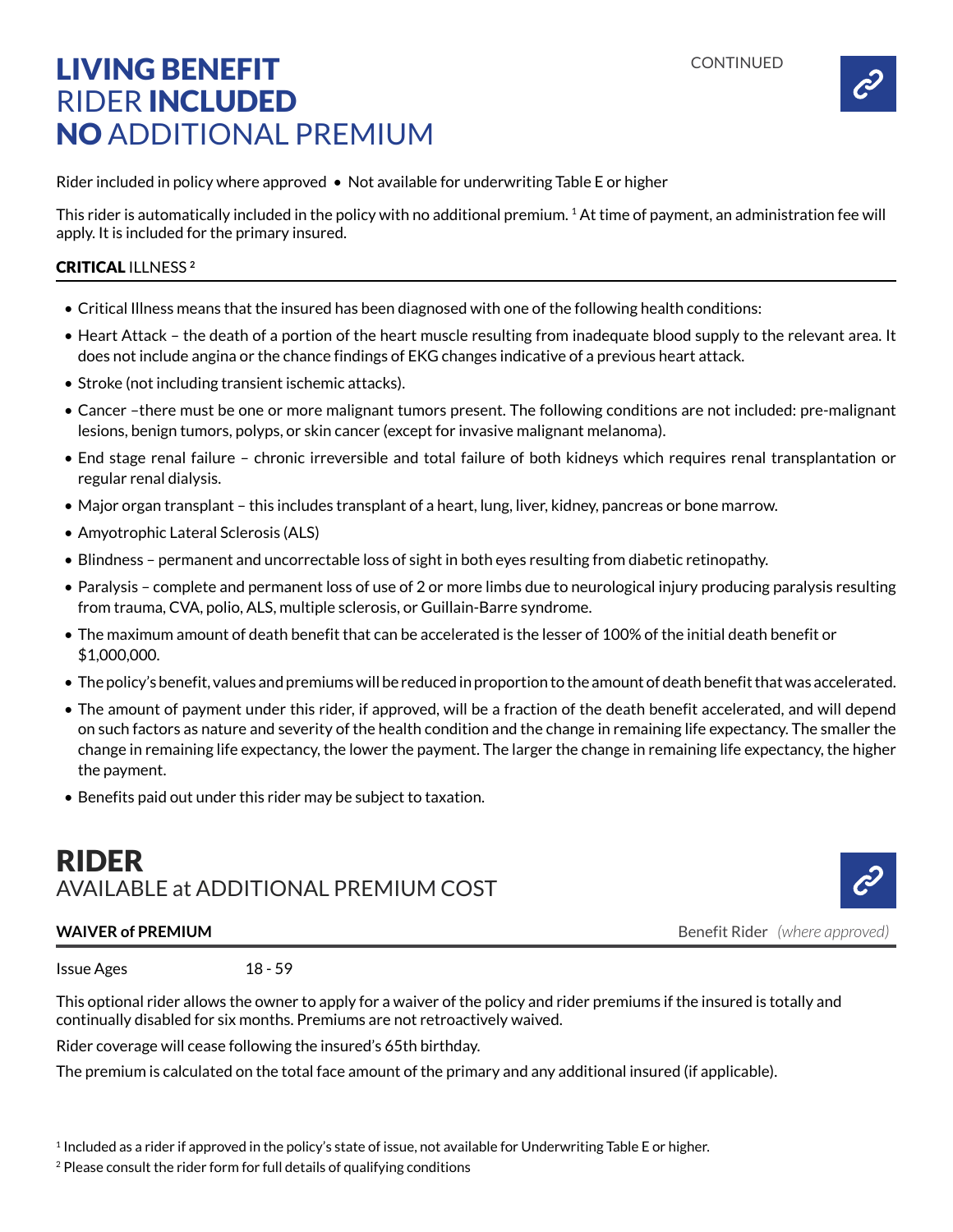

### **Does the policyowner have to accelerate the maximum death benefit available?**

• No, the policyowner is allowed to accelerate less than the maximum death benefit available for acceleration. If the policyowner does so, and another qualifying condition occurs later while the policy is still in force, the policyowner can choose to accelerate death benefit up to the maximum death benefit still available<sup>1</sup>

### **What happens to the policy values on a term policy after an Accelerated Death Benefit payment is made?**

- The death benefit and face amount of the policy will be reduced by the amount of death benefit that was accelerated.
- The new premium on the policy after acceleration will be as if the policy was originally issued at the reduced death benefit.

### **How is the payout calculated for the Living Benefit Rider?**

- An assessment is made of the Insured's health based on the Insured's qualifying medical condition. This assessment is used to create a table of mortality rates.
- The amount of death benefit being accelerated is discounted to the present using the mortality rates from the assessment and an accelerated death benefit interest rate.
- The amount of premium that would have been paid on the death benefit being accelerated is discounted to the present in the same fashion as the death benefit discount.
- An administrative fee is charged. This fee varies by state. A recertification fee will apply for chronic illness acceleration in most states.
- The accelerated death benefit interest rate will never be higher than 6%.
- The amount of payment under this rider, if approved, will be a fraction of the death benefit accelerated, and will depend on such factors as nature and severity of the health condition and the change in remaining life expectancy. The smaller the change in remaining life expectancy, the lower the payment. The larger the change in remaining life expectancy, the higher the payment.
- Benefits paid out under this rider may be subject to taxation.

1 State variations exist